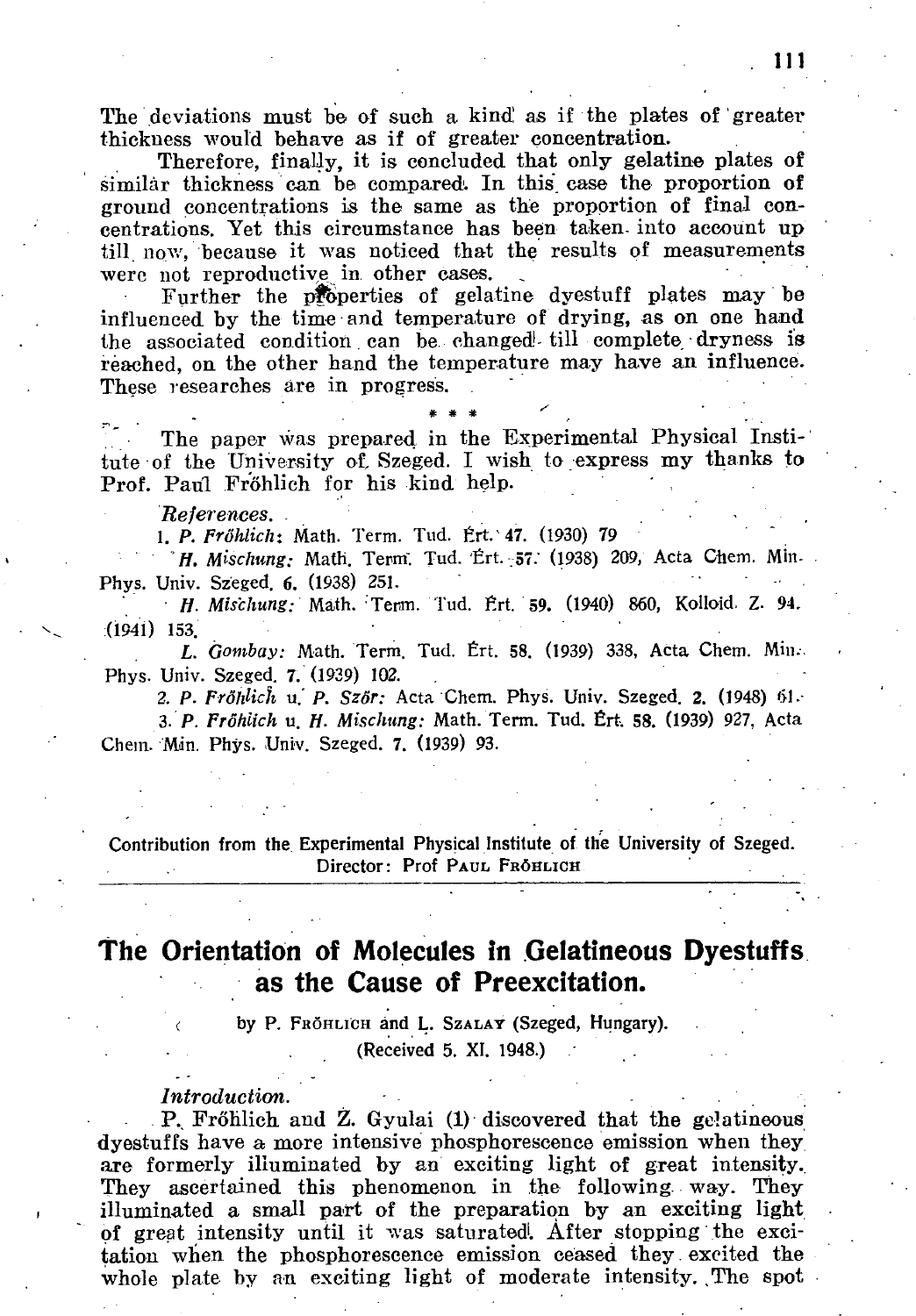illuminated formerly phosphoresced more intensively than its surroundings. This preexcited state of the preparation remained for a notable time.

Recently detailed' researches were carried! out referring to the effect of preexcitation by L. Szalay (2). Using a simple method Szalay measured the variation of preexcitation with the temperature. These researches led to the discovery of a new effect called negative preexcitation. He investigated the influence of higher temperatures on the preexcitation and found^hat from a temperature of 4° C the effect of preexcitation is decreasing with an increasing temperature in the case of rhodulin orange N. At a temperature of 28° C the could not notice any effect. By further increasing of temperature an interesting change could be ascertained in the state of gelatineous plate: the preexcited small spot had a weaker phosphorescence emission than its surroundings. This effect was called negative preexcitation. These results show that the excitation by an intensive light may cause two kinds of change in dyestuffs at different temperatures. On one hand the preexcitation may cause a greater emissivity and on the - other hand it may cause a smaller emissivity.

This peculiar behaviour of the dyestuff was not explained in a satisfactory manner. The positive preexcitation is due to the greater absorptivity according to Mischung's investigations, who found an increasing absorptivity during the excitation (3). This explanation, however, does not interpret the mechanism of the phenomenon, because we ought to know what is the cause of the greater absorptivity. But even' if we accept this explanation it is not suitable for the interpretation of negative preexcitation, because H. Mischung did not find a decreasing of absorptivity in one case. Therefore L. Szalay made an attempt to explain the negative preexcitation in another way supporting L. Gombay's investigations. (2)

Taking these considerations into account we conclude that neither the positive preexcitation nor the negative had been explained in a satisfactory and uniform manner. An observation in connection with our recent researches referring to the behaviour of drestuffs in rotating magnetic field (4) which showed that molecules when they have come to an ordered state keep their condition for a considerable time, and the results of G. N. Lewis and his co-workers — which we shall discuss particularly later  $-$  suggested a possibility of an explanation of preexcitation. In this paper we shall give this explanation and its experimental support.

*' The. orientation of molecules in dystuffs.* 

G. N. Lewis and T. T. Magel (5) investigated the attainment of maximum phosphorescence of fluorescein in "boric acid glass. The noticeable slow approach to saturation at high intensities of exciting light suggested to them that some molecules are harder to bring into the phosphorescent state than others. They supposed that the molecules differ only in their orientation with respect to a beam of light. Those molecules whose optical axes lie near the plane that is normal to the beam of light are readily excited while those molecules whose axes are parallel to the beam have very small probability of excitation. This is not important in the case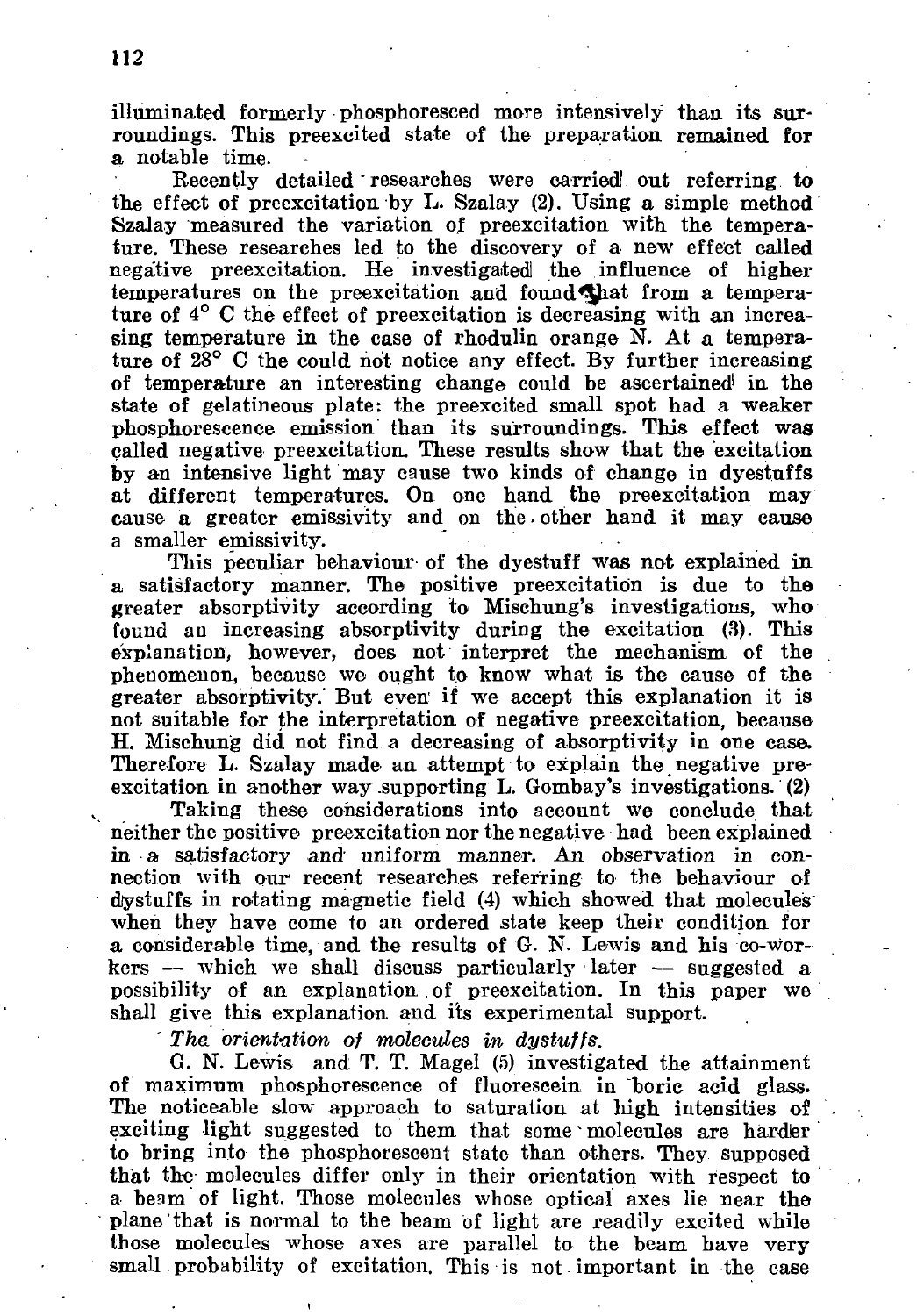of molecules which are randomly oriented in all directions. If the molecules are called in the phosphorescent state P molecules then the slow approach to saturation may be explained in the following way. The molecules whose axes lie near the plane that is normal. to the beam of light may readily be converted into P molecules even with moderate illumination. But those molecules whose axes lie parallel to the beam would only be excited at much higher intensities.

It was also shown that the molecules in a phophorescent state have a main optical axis for absorption in the same direction as that of the molecules in the ground state. After illumination the orientation effect entirely disappeared. Later they found that the orientation effect persists in dark until the solvent is melted (6). This has been found in the case of crystal violet. The permanent orientation effect has been studied further by G. N. Lewis and J. Bigeleisen (7). They ascertained the optical axes of different dyestuffs and found two groups of molecules. There are cases in which the molecules illuminated by polarized light show a maximum of absorption with a light which has a polarization parallel to that of the exciting light. When this is the case they speak of a normal orientation effect. There are other cases in which the maximum absorption is found when the direction of polarization of exciting and measuring light are perpendicular. This is called an abnormal orientation effect. They have tried to point out the abnormal orientation effect with unpolarized light, and they found orientation effect by viewing at right angles to the exciting beam.

They also found that some dyestuffs although so similar in structure, show different orientation effects, being normal in one case and abnormal in another. Therefore slight changes in structure may cause a change in the orientation effect. This result is a very important one from the point of view of our investigations.

#### *Experimental.*

The apparatus used for investigating the preexcitation effect was constructed according to L. Szalay (2) excepting that the source of light was a 5000 watt tungsten-filament lamp. The intensity of phosphorescence emission of preexcited surface with that of the not preexcited one was compared by using an absorbing wedge filter. The preexcitation effect was characterized by the rate of moving of wedge in mm-s (given in N) when the phosphorescence emmission of the preexcited surface seemed as weak as that of the surroundings  $o_{\text{th}}$ viewing it through the wedge.

In our experiments the exciting light was polarized by a nicol prism. The duration of preexcitation was also' ten minutes in every case. For weakening the preexciting light we used a glass plate covered with fine lampblack.

The gelatine plates were prepared according to  $\tilde{P}$ . Fröhlich (8).

## *Results. . •*

*1. Positive preexcitationi.* 

We carried out the following experiments with polarized light on rhodulin orange N. The thickness of the plate was 0,1 mm.

First we preexcited the gelatine plate with a vertically polarized light of great intensity. After 10 minutes the opening of the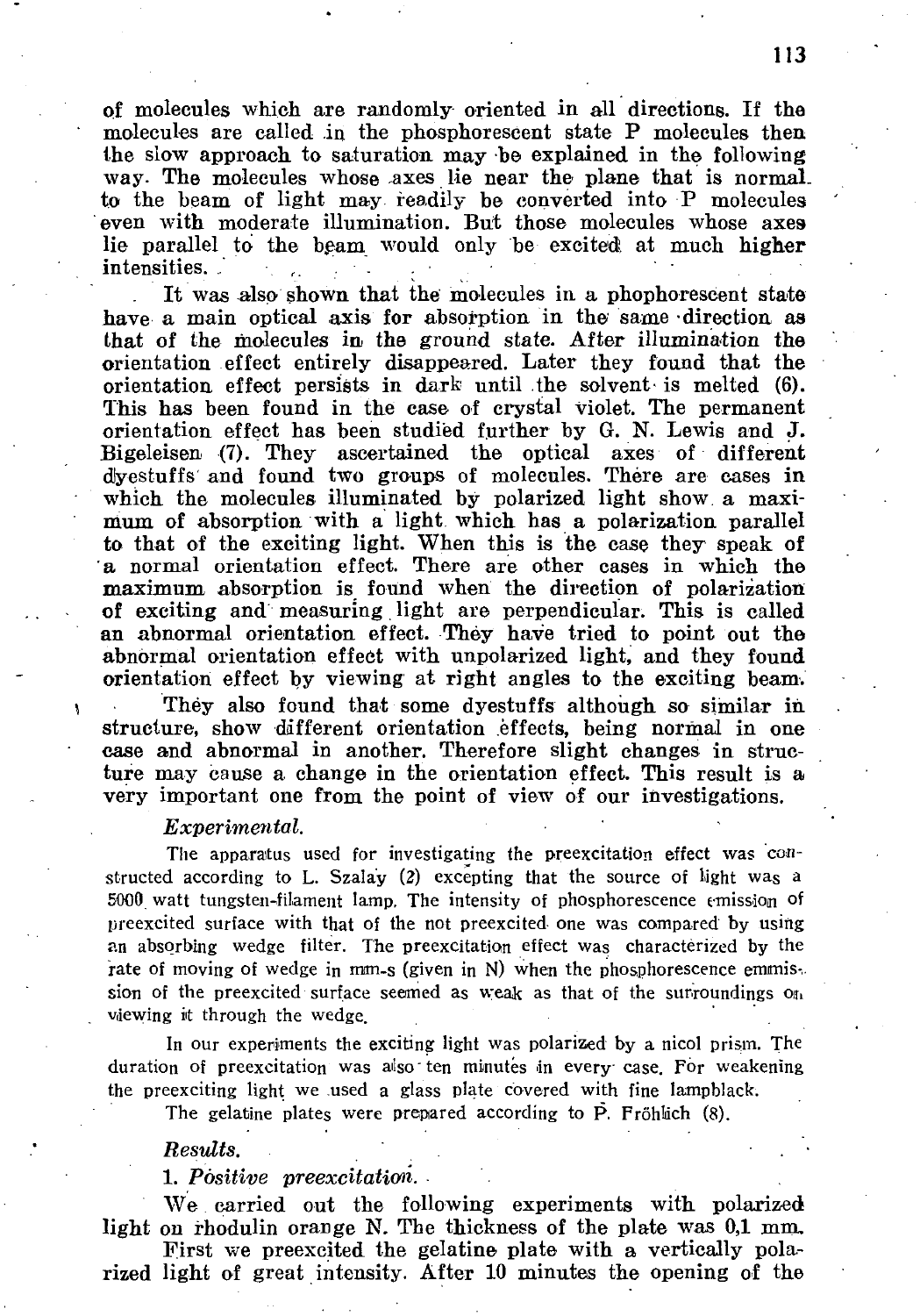phosphoroscope was covered and the intensity of exciting light was weakened. Then, the cover was removed from the opening of the phosphoroscope and the excitation began with polarized light having the same plane of polarization as before. After 5 minutes we compared the intensities of the two halves of phosphorescing round spot by means of the wedge filter. The rate of moving of wedge  $(N<sub>1</sub>)$  is shown in the first line of Table 1. This procedure was carried out at each concentration. The results are shown in Fig. The 1. curve shows the concentration dependence of preexcitation. There is an optimal concentration agreeing with that found previously by us (1,2).

|                | Table 1. |         |         |         |         |                |
|----------------|----------|---------|---------|---------|---------|----------------|
| conc.          | $-1,75$  | $-2.00$ | $-2.25$ | $-2.50$ | $-3.00$ | $_{-}$ $-3.50$ |
| N1             | 11.50    | 15.70   | 21,30   | 12,40   | 7.10    | 3,20           |
| N <sub>2</sub> | 9.50     | 10,40   | 10.70   | 6.20    | 2.20    | 0.80           |
| $N_1/N_2$      | 1,2      | 1.4     | 2,0     | 2.0     | 3.2     | 4.0            |

Then we took another plate cut from the same preparation. This was also irradiated with a vertically polarized light of great intensity' for 10 minutes. After preexcitation we excited the plate removing the metal screen — with a horizontally polarized light of moderate intensity. So the plane of polarization of preexciting and exciting light were perpendicular. The effect of preexcitation was smaller in this case, as is to be seen from the second line of Table 1. where the numbers  $(N_2)$  mean the rate of moving of wedge belonging to different concentrations. The concentration dependence is shown very clearly on the 2. curve of Fig. 1. This curve also has a maximum at a concentration of  $-2.25$ , but this maximum is not so selective as in the former case. We shall discuss the difference between the two curves later.

## 2. *Negative preexcitation.*

The intensity of the negative preexcitation effect increases when temperature is increased. At a temperature of about  $50^{\circ}$  C the intensity reaches its maximum (2), and from this temperature it decreases. Therefore we carried out our investigations at a temperature of 50° C. When we irradiated the gelatine plate with a polarized light of moderate intensity after the preexcitation, with light polarized in the same plane, we found a negative preexcitation, just as it had been found previously (2). But if the planes of preexciting and exciting light were perpendicular the differences between the phosphorescence emission of the two halves of plate were smaller after the removing of the metal screen. The duration of preexcitation and that of the excitation with a light of moderate intensity were the same as in the case of positive preexcitation. As the results. are also similar we do not give detailed results.

We have to notice an interesting fact referring to the negative preexcitation. Our first attempts at measuring the negative preexcitation showed that the negative preexcitation does not exist even at a temperature of  $50^{\circ}$  C in every case. The existence of the negative preexcitation depends on the rate of weakening of the

114 **N**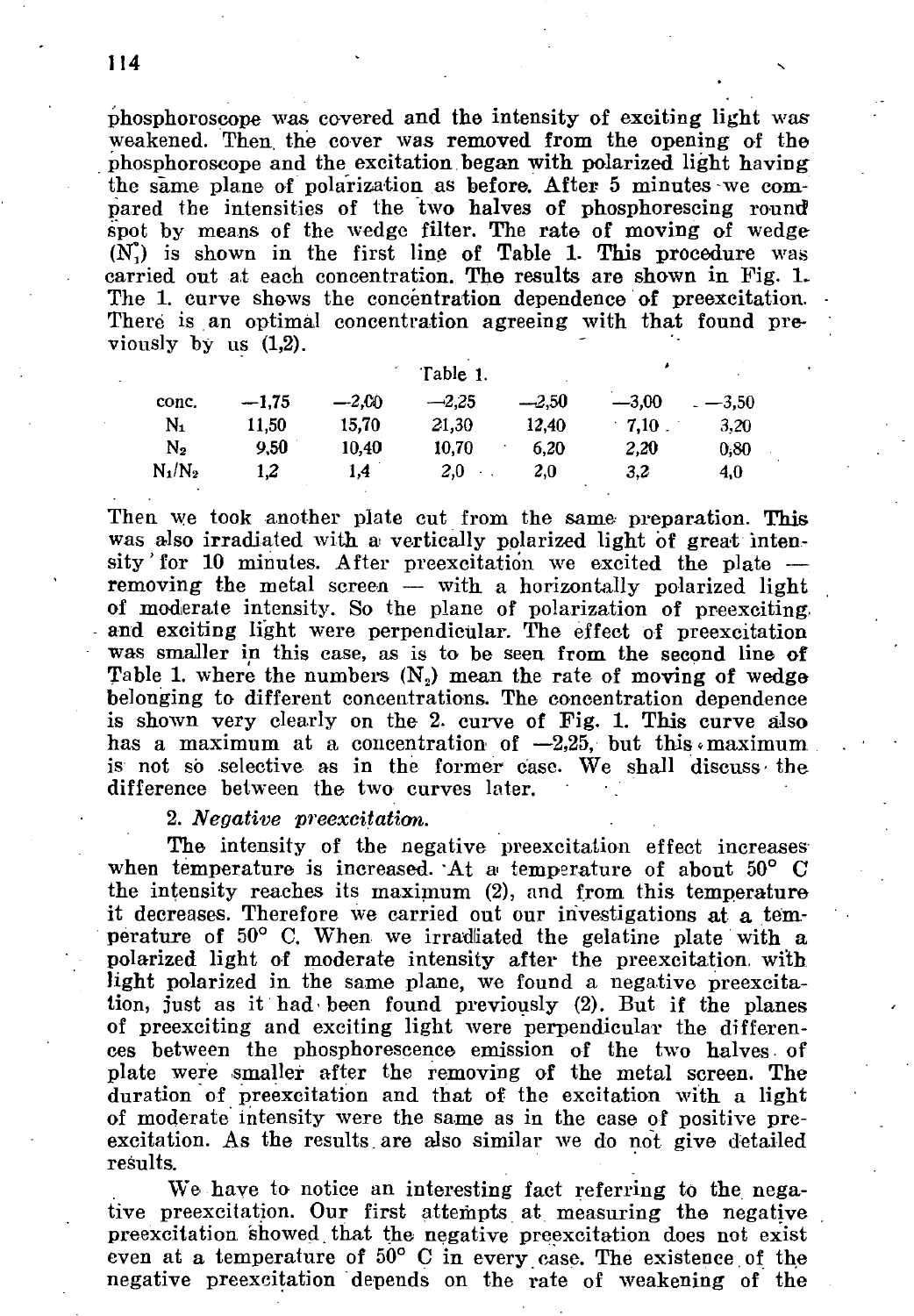intensity of exciting light. The rate of weakening of the intensity of exciting light means

> intensity of measuring light — intensity of preexciting light

If  $A \leq 2$  we could not notice the existence of the negative preexcitation. The value of A, however, could not be taken as great as we desire. When it is too great we cannot measure the effect because of the small intensity of measuring light. Further investigations are in progress to ascertain the possibility of preexcita tion in connection with the rate of weakening of exciting light.



### $Discussion$ .

The cause of the positive preexcitation **is** the increasing of absorption during the illumination according to H. Mischung (3). On account of the greater absorptivity, the preexcited part of the gelatine plate takes up more energy, therefore the intensity of. emission is greater too. The increasing of absorptivity may be explained by assuming the orientation of molecules according to G. N. Lewis aridl his coworkers (5). "As we have mentioned' before, if. the excitation, is carried out with polarized light, the absorption measured with polarized light has a maximum when the planes of polarization of preexciting light and that of the measuring light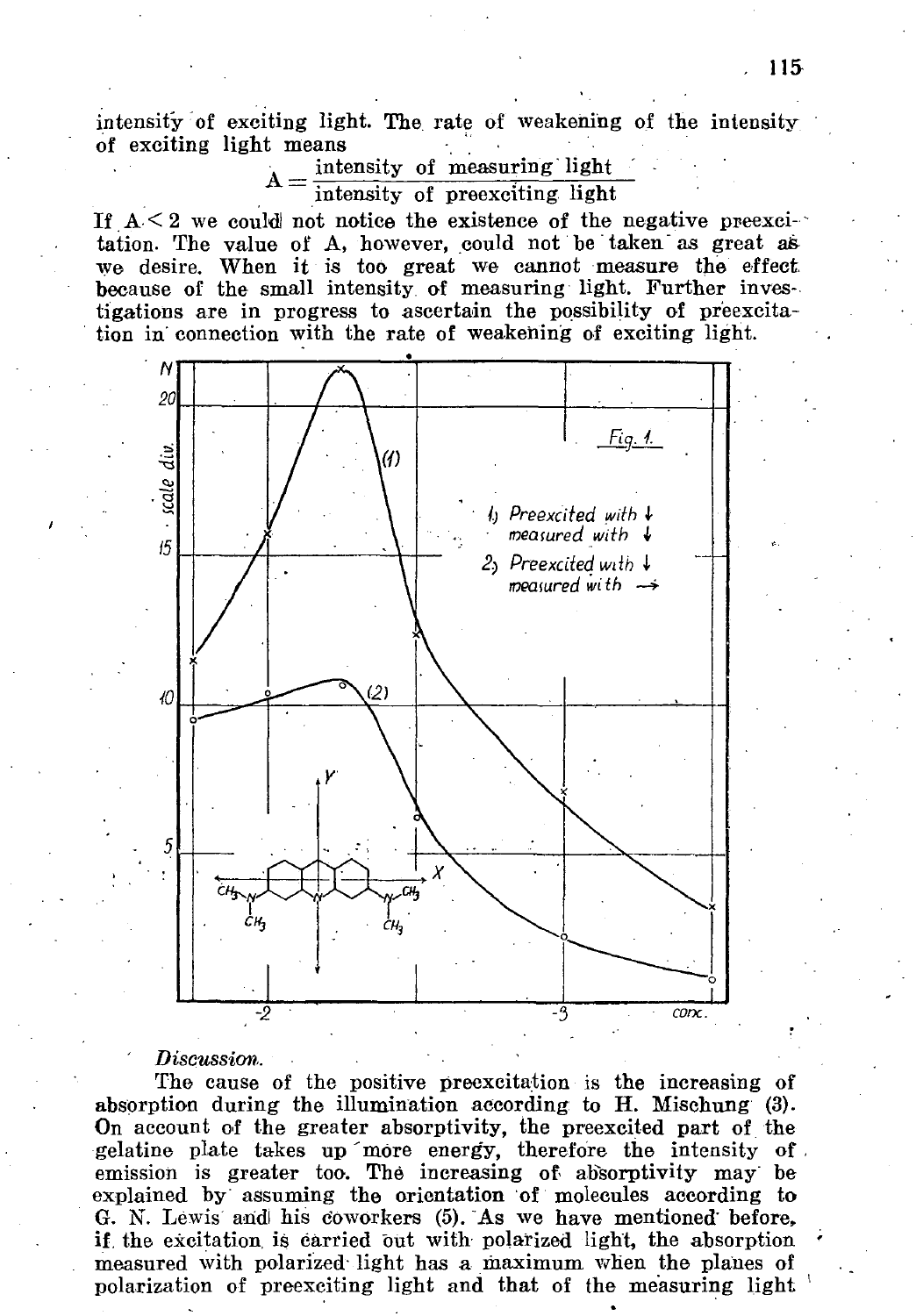are parallel. Since the positive preexcitation effect is greater, according to our measurements, when the planes of polarization of preexciting and measuring light are parallel, there is no doubt that we have to consider the permanent orientation of molecules as the cause of preexcitation. Naturally, supposing an orientation of high degree, it would be also possible to ascertain a negative preexcitation instead of a positive one, when the planes of preexciting and measuring light are perpendicular. In this case the preexcited part of the plate would have a smaller emission than its surroundings. This phenomenon, however, has not been found. This may be explained by supposing an orientation of smaller degree, and by the deorientation effect of the measuring» light itself.

The rate of orientation of molecules may be expressed as'a quotient of  $N_1/N_2$ , where  $N_1$  means the rate of moving of wedge filter when the planes of polarization of preexciting and measuring light are parallel and N<sub>2</sub> the rate of moving of wedge when they are perpendicular. The number  $N_j/N_2$  is not identical with the orientation ratio a'/b used by **G. N.** Lewis and **J.** Bigeleisen. The rate of orientation depends on the concentration. We calculated the values of  $N_1/N_2$  from the data shown in Table 1. The



results are found in the third line of Table 1. The connection between the rate of orientation and concentration is shown in Fig. 2. As we see, the rate of orientation is increasing when concentration is decreased. Apparently, this may be explained by the mutual effect of the neighbouring molecules. If the'concentration is smaller, there is a greater distance between the neighbouring molecules, therefore they do not disturb each other.

As the rate of orientation is greater at smaller concentrations, it is a very surprising fact at first sight that we found an optimal concentration from the. point of view of preexcitation. Since the rate of orientation is greater when concentration is smaller the effect of preexcitation would be also increasing when concentration is being decreased. But if the rate of orientation is increasing it means at the same time, that we need less energy for achievement of the state of orientation. As the intensity of measuring light was the same at each concentration, consequently it might have a greater deorientation effect at smaller concentrations. This deorientation effect also explains why **L .** Szalay did not find a negative pre-' excitation at small concentrations.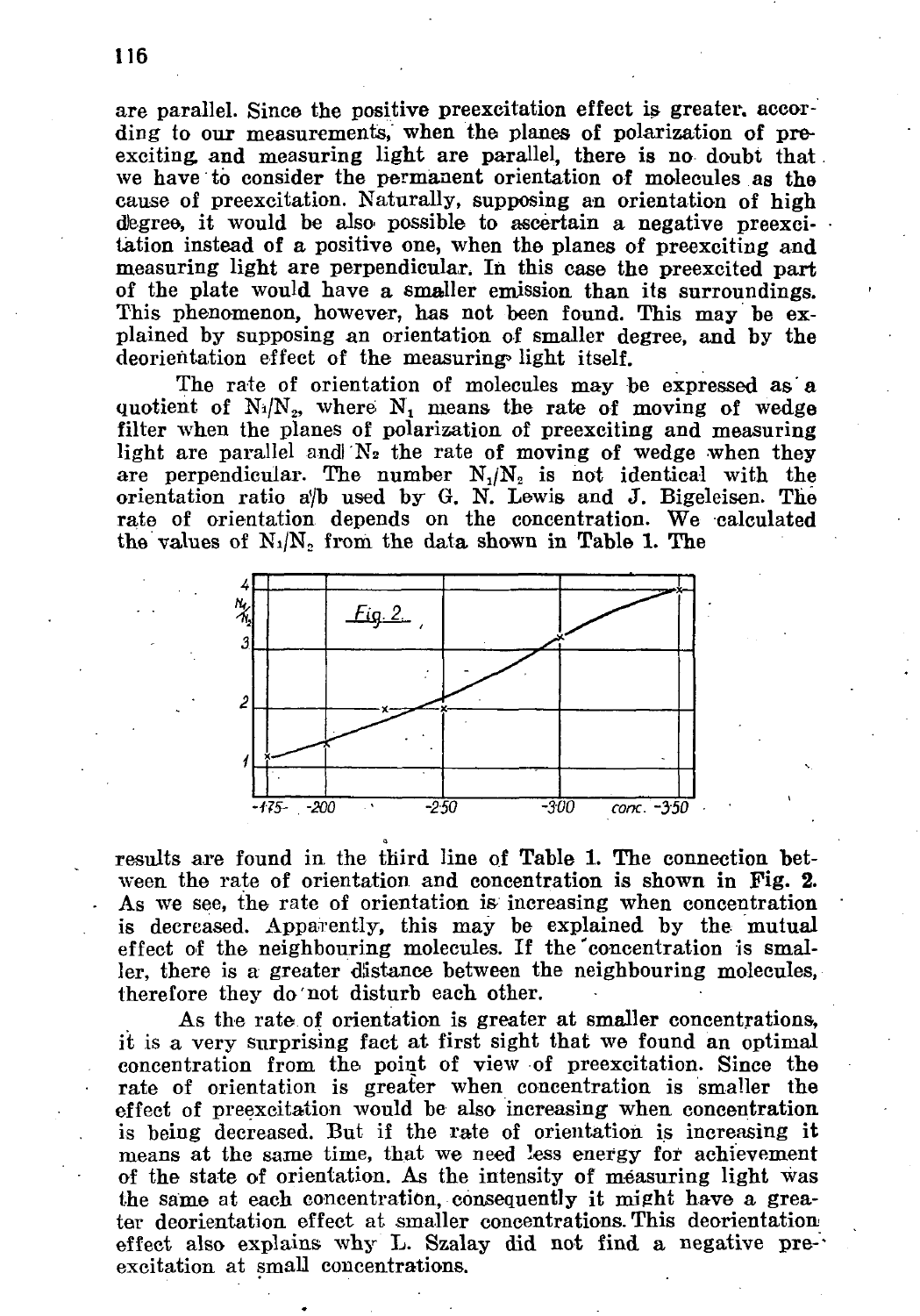An explanation of the negative preexcitation supporting the measurements of absorption was not possible, because — as we mentioned above  $-$  H. Mischung did not find any decreasing of absorption during the excitation. G. N. Lewis and J. Bigeleisen, however, found that in some cases (investigations were carried out in the. case of Wurster's blue) an abnormal orientation may be found. This abnormal orientation means that the absorption has a maximum when the planes of polarization of exciting and measuring light are perpendicular. There is no doubt according to our measurements that the abnormal orientation of molecules is responsible for the negative preexcitation. If the temperature is raised the orientation effect changes: at a temperature of e. g.  $15^{\circ}$  C the orientation is normal, and at a temperature of e. g. 50° C it \*is abnormal. In the latter case the preexcitation is negative. The discovery of the negative preexcitation is the first experience which has shown that both normal andl abnormal orientation may occur in the same dyestuff under different circumstances. According to the investigations carried out up till now this ascertation is not surprising. As we mentioned above G. N. Lewis and J. Bigeleisen (7) have pointed out that some dyestuffs which have a very similar structure, show different orientation effects; being normal in one case and abnormal in another. We assume that an isomer form of dyestuff is produced by the intensive illumination at such temperatures where the preexcitation is negative. This isomer form shows an abnormal orientation effect. G. N. Lewis, T. T. Magel and D. Lipkin (6) have found an evidence of an isomeric condition of crystal violet ion produced by illumination in rigid media. Possibly a similar phenomenon is responsible for the negative preexcitation, according to the statement above mentioned. Naturally we need further investigations to have a full description of this phenomenon.

Recent investigations of L. Szalay (2) showed that the negative preexcitation also has a meximum, but the maximum of the. negative effect is at a greater concentration than that of the positive. The shifting of the concentration optimum towards the great concentrations may also be explained. We found! that the existence of the negative preexcitation is influenced to ai high degree by the rate of weakening of preexciting light. When  $A \leq 2$  we could not notice the negative preexcitation. The existence of the positive preexcitation also depends on the rate of weakening of intensity of preexciting light, but. the value of A may be smaller than in the case of negative preexcitation. If we do not find any preexcitation effect this means that a deorientation was caused by the moderate measuring light. Our investigations show that the deorientation needs more energy in the case of normal orientation than in the case of abnormal orientation. But if this statement is valid, it has also to be valid for the achievement of oriented condition. In the case of normal orientation we need more energy to orientate the molecules. Therefore the optimal concentration will be found at smaller concentrations. The energy which is necessary to orientate the molecules in the case of abnormal orientation is smaller. Therefore the optimal concentration will be found at greater concentration, because the disturbing effect of the neighbouring molecules is smaller in this case.